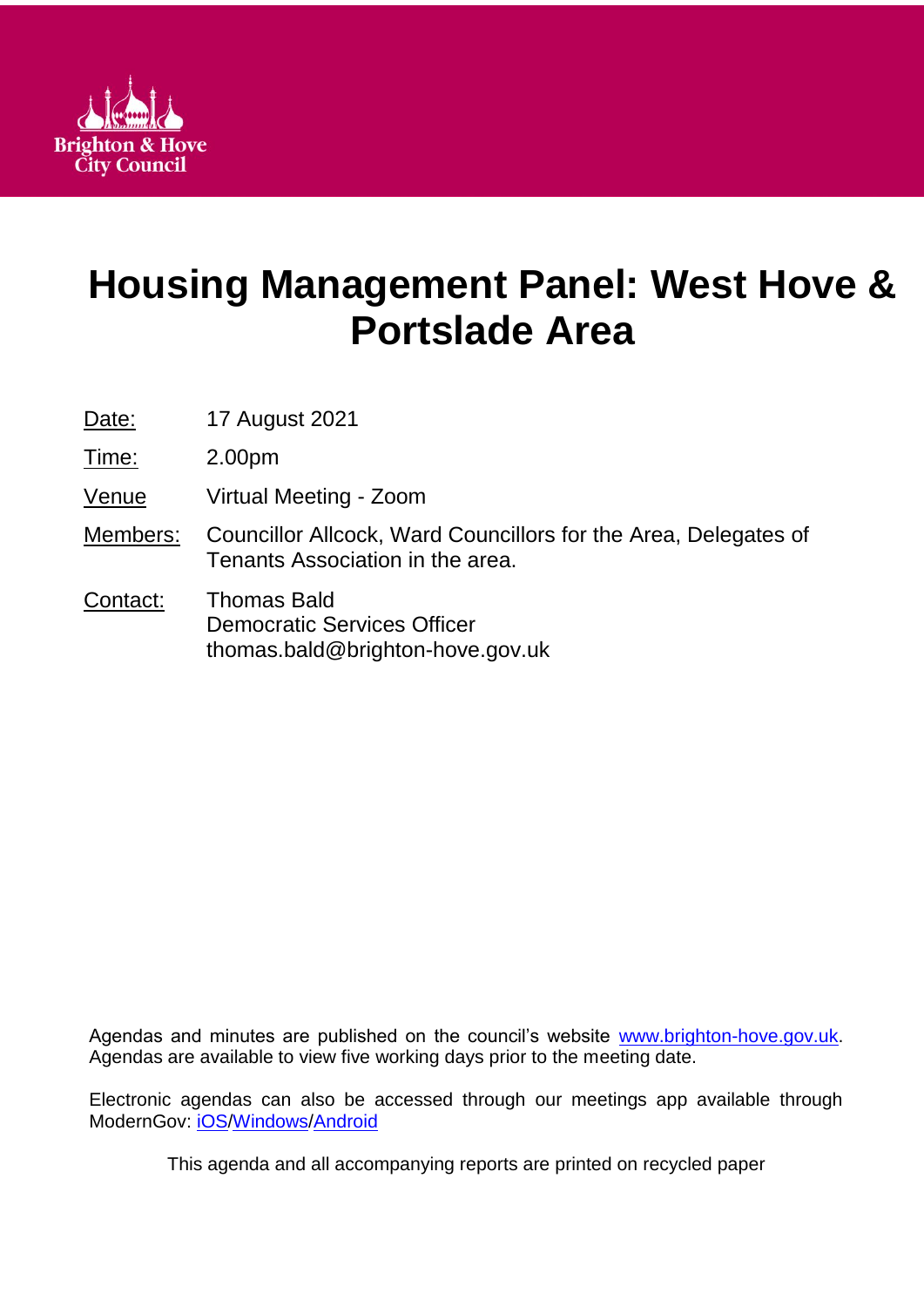## **AGENDA**

| <b>PART ONE</b> |                                                                                                                                                          | Page      |
|-----------------|----------------------------------------------------------------------------------------------------------------------------------------------------------|-----------|
| 1               | <b>WELCOME, APOLOGIES, AND INTRODUCTIONS</b>                                                                                                             | $5 - 10$  |
|                 | Instructions on Joining the Zoom Meeting (Copy Attached).<br>West Area Panel Agenda 17.8.21 (Copy Attached).                                             |           |
| $\overline{2}$  | <b>ACTIONS AND MINUTES OF THE PREVIOUS MEETING</b>                                                                                                       | $11 - 16$ |
|                 | Minutes of the meeting held on 25 <sup>th</sup> May 2021 (Copy Attached).<br>Actions from the meeting held on 25 <sup>th</sup> May 2021 (Copy Attached). |           |
| 3               | <b>POSITIVE COMMUNITY NEWS</b>                                                                                                                           |           |
|                 | Community Learning – Verbal Update from Claire Johnson                                                                                                   |           |
| 4               | <b>RESPONSES TO RESIDENT'S QUESTIONS</b>                                                                                                                 | $17 - 26$ |
|                 | EDB as a resident led budget (20 Mins)                                                                                                                   |           |
|                 | Residents associations and resident involvement (10 Mins)<br>$\overline{\phantom{a}}$                                                                    |           |
|                 | Maintenance of Estates (15 Mins)<br>$\overline{\phantom{a}}$                                                                                             |           |
|                 | <b>AGM Requirements (10 Mins)</b><br>٠                                                                                                                   |           |
|                 | <b>BREAK (5 MINUTES)</b>                                                                                                                                 |           |
| 5               | <b>HOUSING COMMITTEE WORKPLAN PROGRESS UPDATE AND</b><br><b>HOUSING PERFORMANCE REPORT QUARTER 1 2021/22</b>                                             | $27 - 64$ |
|                 | Housing Leadership Team Member Presenting (Report Attached).<br>Leasehold Update (Report Attached).                                                      |           |

### **6 ANY OTHER BUSINESS**